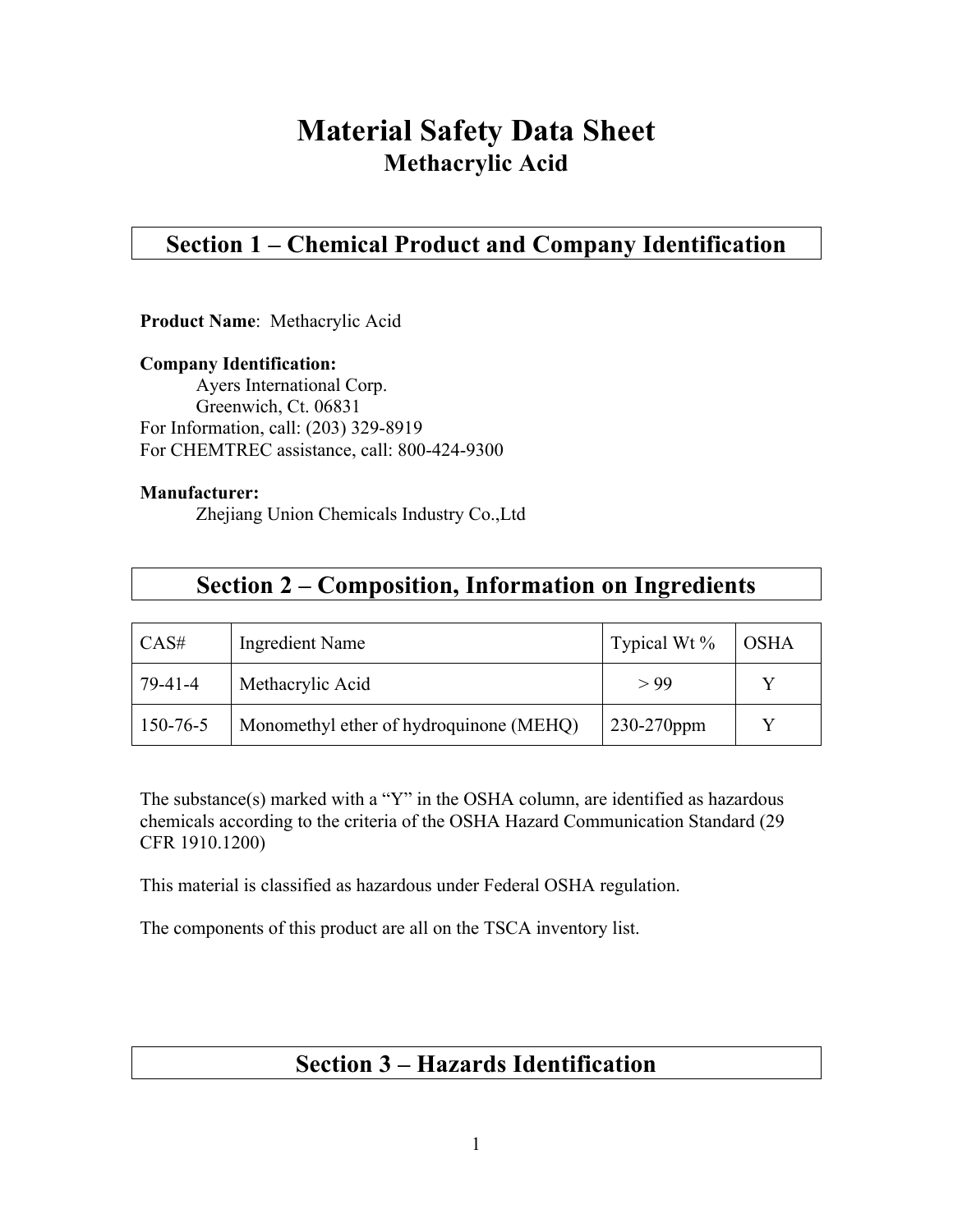### **EMERGENCY OVERVIEW**

Clear liquid with pungent odor DANGER! CAUSES EYE AND SKIN BURNS. MAY CAUSE BLINDNESS. CAUSES RESPIRATORY TRACT IRRITATION. HARMFUL IF ABSORBED THROUGH SKIN

### **Potential Heath Effects:**

Inhalation and skin contact are expected to be the primary routes of occupational exposure to this material. Based on single exposure animal tests, it is considered to be no more than slightly toxic if swallowed, no more than moderately toxic if absorbed through skin, practically non-toxic if inhaled and corrosive to eyes and skin. Exposure to vapor may cause severe respiratory tract irritation.

## **Section 4 – First Aid Measures**

IF IN THE EYES, immediately flush with plenty of water for at least 15 minutes. Get medical attention immediately.

IF ON SKIN, immediately flush with plenty of water. Remove contaminated clothing and shoes. Get medical attention. Wash clothing before reuse. Destroy contaminated shoes.

IF SWALLOWED, do NOT induce vomiting. Give water to drink. Get medical attention immediately. NEVER GIVE ANYTHING BY MOUTH TO AN UNCONSCIOUS PERSON.

IF INHALED, remove to fresh air. If not breathing, give artificial respiration. If breathing is difficult, give oxygen. Get medical attention. Call a poison Control Center.

## **Section 5 – Fire Fighting Measures**

### **Fire and Explosive Properties**

Auto-Ignition Temperature 400 C Flash Point 68 C closed cup Flash Point Method Flammable Limits – Upper NE Lower  $2.7\%$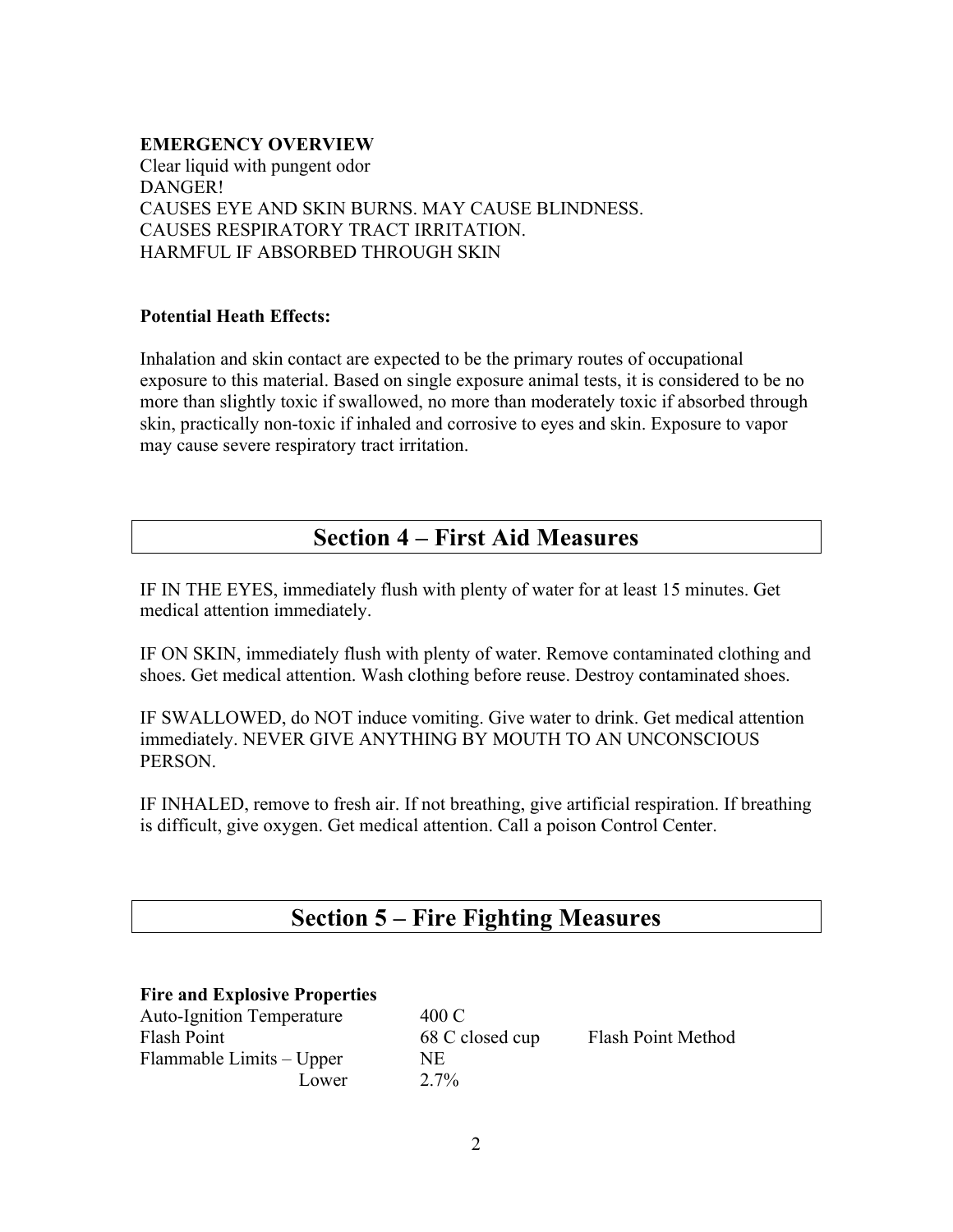### **Extinguishing Media**

Use water spray, carbon dioxide, foam or dry chemical.

### **Fire Fighting Instructions**

Fight fire from a protected location – EXPLOSION HAZARD. Fire fighters and others who may be exposed to products of combustion should wear full fire fighting turn out gear (full Bunker Gear) and self-contained breathing apparatus (pressure demand NIOSH approved or equivalent). Fire-fighting equipment should be thoroughly decontaminated after use.

### **Fire and Explosion Hazards**

When burned, the following hazardous products of combustion can occur: Oxides of carbon

A large amount of head can be generated when monomers are exposed to a fire. Heated sealed containers can explode.

## **Section 6 – Accidental Release Measures**

### **In case of Spill or Leak:**

Stop the leak if you can do so without risk. Ventilate the area and remove all ignition sources. Contain the spill by building a dike using absorbent material. Collect the liquid and solid absorbent into a drum approved for waste disposal. Contaminated monomer may be unstable. Add inhibitor to prevent polymerization

The product can be neutralized with sodium bicarbonate, lime, or soda ash. CAUTION: neutralization of the acid may result in an exothermic reaction, accompanied by some spattering of unreacted material. Consult a regulatory specialist to determine appropriate state or local reporting requirements, for assistance in waste characterization and/or hazardous waste disposal and other requirements listed in pertinent environmental permits.

## **Section 7 – Handling and Storage**

### **Handling:**

Do not get in eyes, on skin or on clothing. Avoid breathing vapor. Do not taste or swallow. Keep container closed. Use only with adequate ventilation. Wash thoroughly after handling.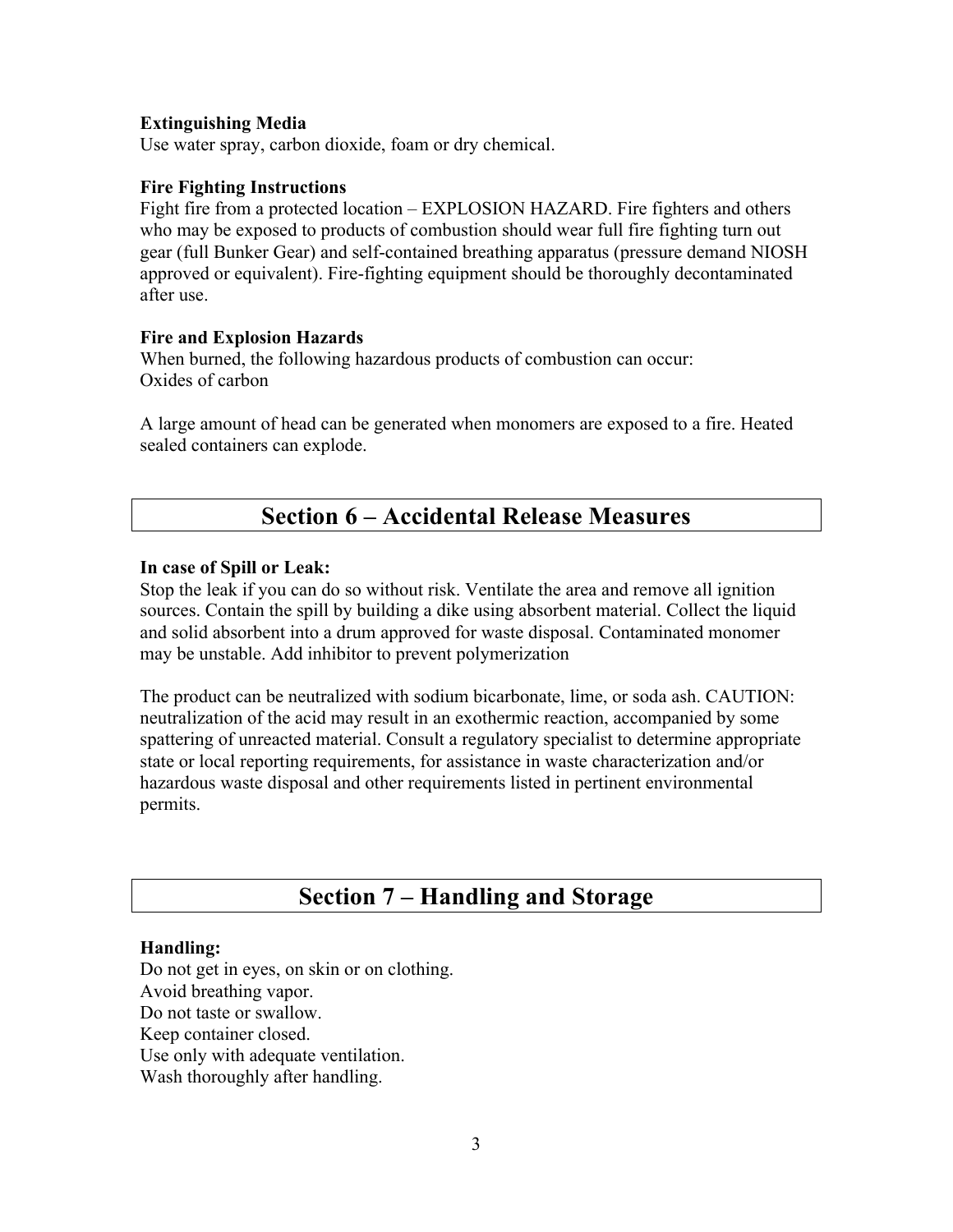Emptied container retains vapor and product residue. Observe all labeled safeguards until container is cleaned, reconditioned or destroyed. DO NOT CUT OR WELD ON OR NEAR THIS CONTAINER.

### **Storage:**

This product should be stored in a closed container, away from direct sunlight, at ambient temperatures. Storage of this product al elevated temperatures (>30 C or >85F) reduces the shelf-life. The typical shelf-life for this product is 12 months. An air space is required above the liquid in all containers; avoid storage under an oxygen-free atmosphere.

The stability of this product should be checked periodically; typically every 90 days for bulk containers. Materials recommended for packaging include: stainless steel, aluminum, glass, HDPE, PP or PTFE.

## **Section 8 – Exposure Controls, Personal Protection**

### **Engineering Controls:**

Investigate engineering techniques to reduce exposures below airborne exposure limits. Provide ventilation if necessary to control exposure levels below airborne exposure limits (see below). If practical, use local mechanical exhaust ventilation at sources of air contamination such as open process equipment. Consult ACGIH ventilation manual or NFPA Standard 91 for design of exhaust systems.

### **Eye/Face Protection:**

Where there is a potential for eye contact, wear a face shield, chemical goggles, and have eye flushing equipment immediately available.

### **Skin Protection:**

Wear appropriate chemical resistant protective clothing and chemical resistant gloves to prevent skin contact. Butyl rubber Gloves should be worn when handling this material. Wear chemical goggles, a face shield, and chemical resistant clothing such as a rubber apron when splashing may occur. Rinse immediately if skin is contaminated. Remove contaminated clothing promptly and wash before reuse. Clean protective equipment before reuse. Provide a safety shower at any location where skin contact may occur. Wash skin thoroughly after handling.

### **Respiratory Protection**

Avoid breathing vapor or mist. When airborne exposure limits are exceeded (see below), use NIOSH approved respiratory protection equipment appropriate to the material and/or its components. Consult respirator manufacturer to determine appropriate type equipment for given application. Observe respirator use limitations specified by NIOSH or the manufacturer. For emergency and other conditions where exposure limit may be significantly exceeded, use an approved full face positive-pressure, self-contained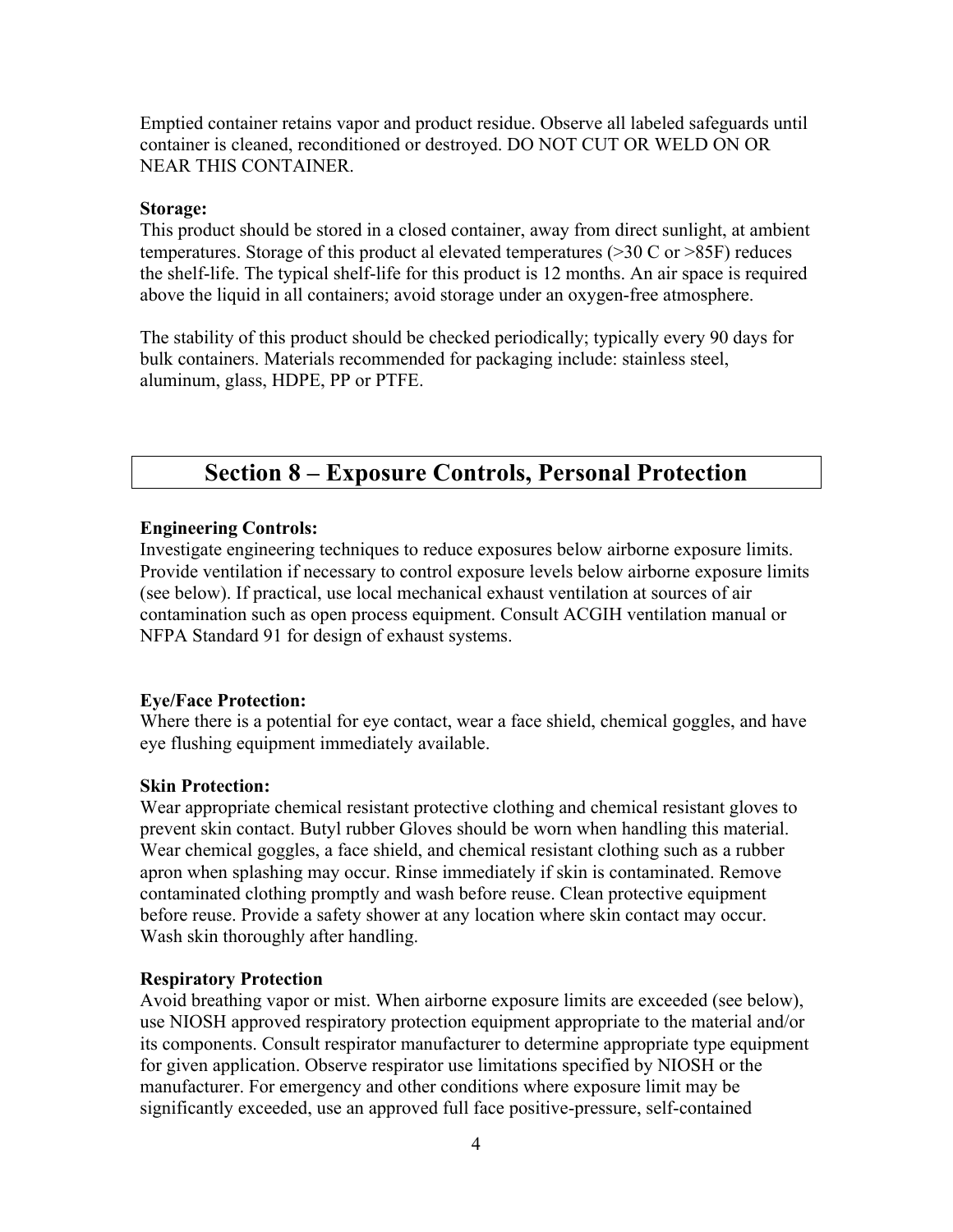breathing apparatus or positive-pressure airline with auxiliary self-contained air supply. Respiratory protection programs must comply with 29 CFR § 1910.134.

### **Airborne Exposure Guidelines for Ingredients**

| <b>Exposure Limit</b>                   | Limit                  |  |
|-----------------------------------------|------------------------|--|
| <b>Methacrylic Acid</b>                 |                        |  |
| <b>ACGIH TWA</b>                        | $20$ ppm $70$ mg/m $3$ |  |
| Monomethyl ether of hydroquinone (MEHQ) |                        |  |
| <b>ACGIH TWA</b>                        | $5 \text{ mg/m}$       |  |

-Only those components with exposure limits are printed in this section.

-Skin contact limits designated with a "Y" above have skin contact effect. Air sampling alone is insufficient to accurately quantitate exposure. Measures to prevent significant cutaneous absorption may be required. -ACGIH Sensitizer designator with a value of "Y" above means that exposure to this material may cause allergic reactions.

-WELL-AIHA Sensitizer designator with a value of "Y" above means that exposure to this material may cause allergic skin reactions.

| <b>Section 9 – Physical and Chemical Properties</b>     |                                  |  |  |  |
|---------------------------------------------------------|----------------------------------|--|--|--|
|                                                         |                                  |  |  |  |
| Appearance/Odor:                                        | Clear liquid with pungent odor   |  |  |  |
| pH:                                                     | $pKa - 4.66$                     |  |  |  |
| <b>Specific Gravity:</b>                                | 1.015@20C                        |  |  |  |
| <b>Vapor Pressure:</b>                                  | $\leq 1$ mbar $\omega$ 20C       |  |  |  |
| <b>Vapor Density:</b>                                   | 3                                |  |  |  |
| <b>Melting Point:</b>                                   | NA.                              |  |  |  |
| <b>Freezing Point:</b>                                  | 15C                              |  |  |  |
| <b>Boiling Point:</b>                                   | 161C                             |  |  |  |
| <b>Solubility in water:</b>                             | Completely Soluble at 20C        |  |  |  |
| <b>Viscosity:</b>                                       | 1.3 mPa.s $@20C$                 |  |  |  |
| <b>Molecular Weight:</b>                                | 86.09                            |  |  |  |
| n-Octanol/Water Partition Coefficient: $log Pow = 0.93$ |                                  |  |  |  |
| <b>Other Physical Data:</b>                             | Refractory index: $1.4288$ @ 20C |  |  |  |
|                                                         | Henry's Constant: 126mPa.m3/mol  |  |  |  |

## **Section 10 – Stability and Reactivity**

**Stability:**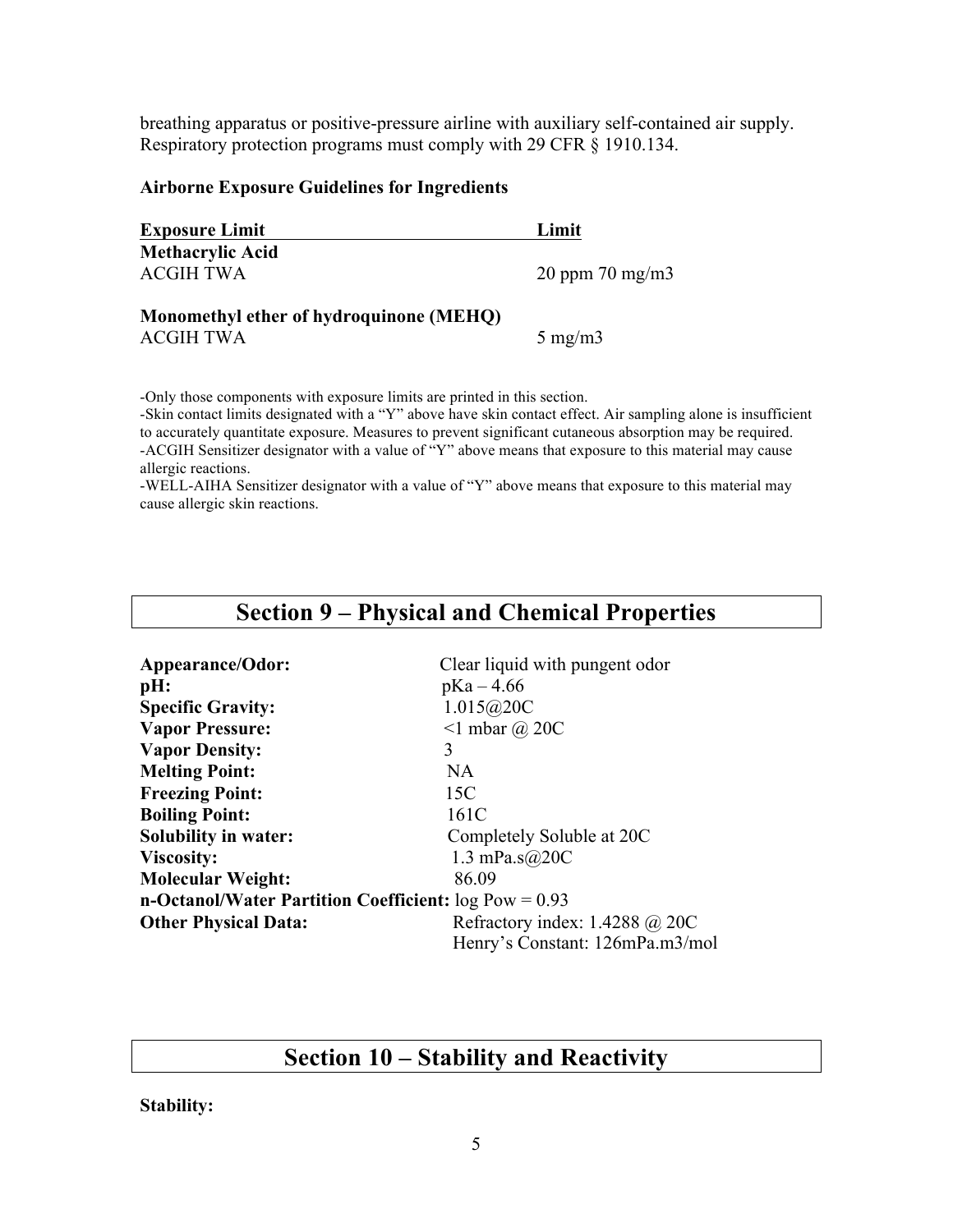This material is chemically stable under normal and anticipated storage and handling conditions. However, this material can undergo hazardous polymerization. See Hazardous Polymerization below for conditions to avoid.

### **Hazardous Polymerization:**

An uncontrolled polymerization may produce a rapid release of energy with the potential for an explosion of unvented closed containers or inadequate vented containers.

### **Incompatibility:**

This material polymerizes exothermically in the presence of heat, contamination, oxygen free atmosphere, free radicals, peroxides, and inhibitor depletion liberating heat.

### **Hazardous Decomposition Products:**

Oxides of carbon can be liberated at temperatures above ambient.

## **Section 11 – Toxicological Information**

### **Toxicological Information**

Data on this material and/or its components are summarized below.

Single exposure (acute) studies indicate: Oral – No more than slightly Toxic to Rats (LD50 1,060-9,400 mg/kg) Dermal- No more than moderately toxic to rabbits (LD50 between 500 and 2,000 mg/kg) Inhalation – practically non-toxic to rats  $(4-hr LC50 7.1 mg/l)$ Eye irritation – Corrosive to Rabbits Skin irritation: Corrosive to rabbits (24-hr exposure)

No skin allergy was observed in guinea pigs following repeated exposure. Adverse effects noted in rats following repeated inhalation include eye and nose irritation with weight loss and kidney congestion. Repeated inhalation exposure produced nasal injury in rats and mice and kidney effects in mice. Repeated oral administration in rats produced changes in the liver and lung No genetic changes were observed in test using bacteria.

### **Section 12 – Ecological Information**

### **Ecotoxicological Information**

Data on this material and/or its components are summarized below.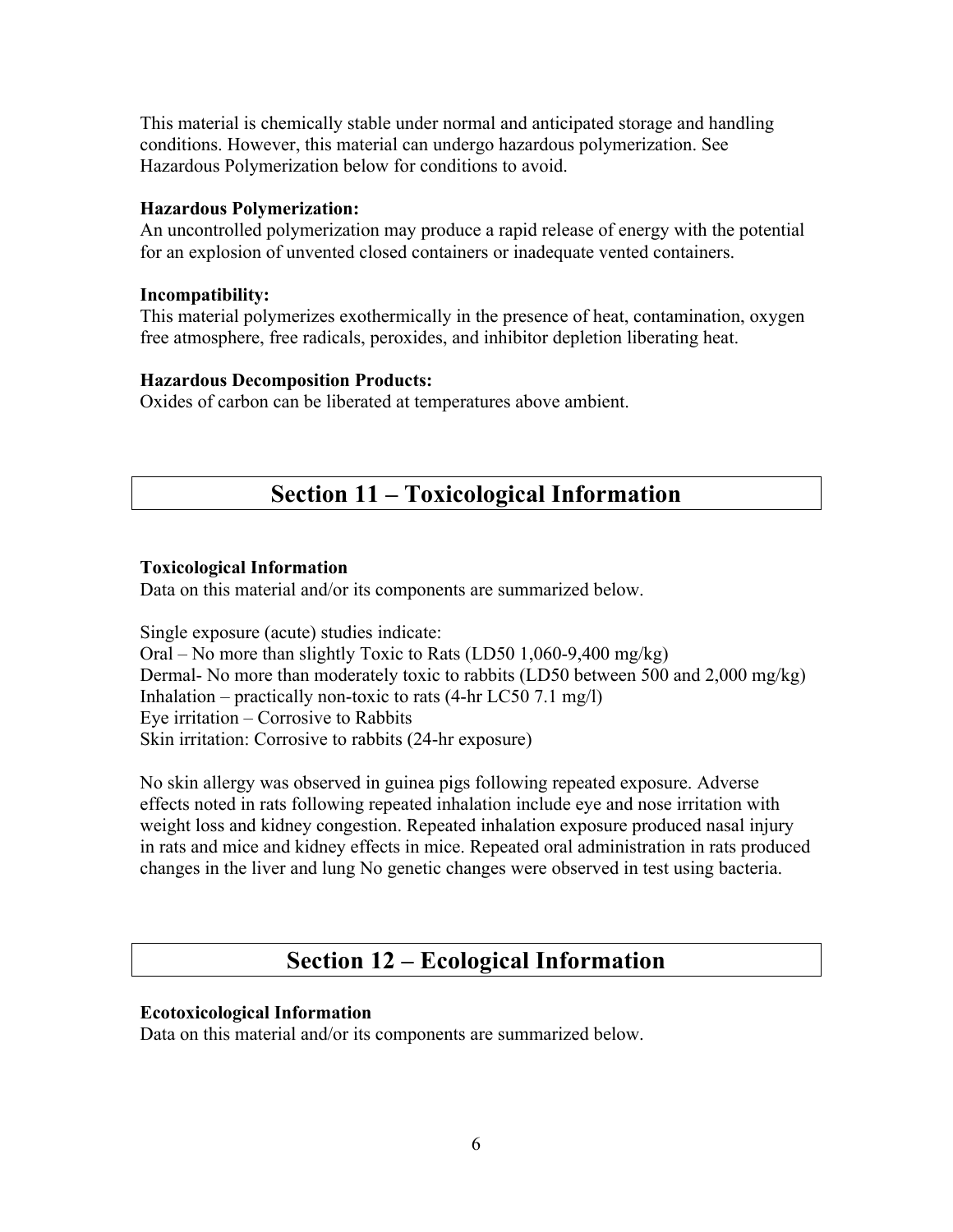This material is highly toxic to algae (96hr EC50 0.59mg/l), slightly toxic to rainbow trout (96-hr LC50 85 mg/l), and practically non-toxic to Daphnia Magna (48-hr  $EC50 > 130$  mg/l)

### **Chemical Fate Information**

Data on this material and/or its components are summarized below.

This material is readily biodegradable (86% after 28-days) and practically not biaccumulable (log Pow 0.93). It is slightly adsorptive in soil and sediment (log Koc 1.88), has a half-life in air of 6.12 hours and has an evaporation half-life or 27.5 days (river to 298 days (pond). It is not expected to bioconcentrate (BF 3.0)

## **Section 13 – Disposal Considerations**

### **Waste Disposal**

Incineration is the recommended method for disposal observing all local, state and federal regulations. Note: Chemical additions to, processing of, or otherwise altering this material may make this waste management information incomplete, inaccurate, or otherwise inappropriate. Furthermore, state and local waste disposal requirements may be more restrictive or otherwise different from federal laws and regulations.

## **Section 14 – Transportation Information**

| DOT Name                  | Methacrylic acid, stabilized                       |  |
|---------------------------|----------------------------------------------------|--|
| <b>DOT</b> Technical Name |                                                    |  |
| <b>DOT Hazard Class</b>   |                                                    |  |
| UN Number                 | UN 2531                                            |  |
| <b>DOT</b> Packing Group  | PG II                                              |  |
| <sub>R</sub> O            | Nο                                                 |  |
|                           | DOT Special Information Primary Hazard - CORROSIVE |  |

## **Section 15 – Regulatory Information**

### **Hazard Categories Under Criteria f SARA Title III Rules (40CFR Part 370)**

| Immediate (Acute) Health Y | Fire     |  |
|----------------------------|----------|--|
| Delayed (Chronic) Health N | Reactive |  |